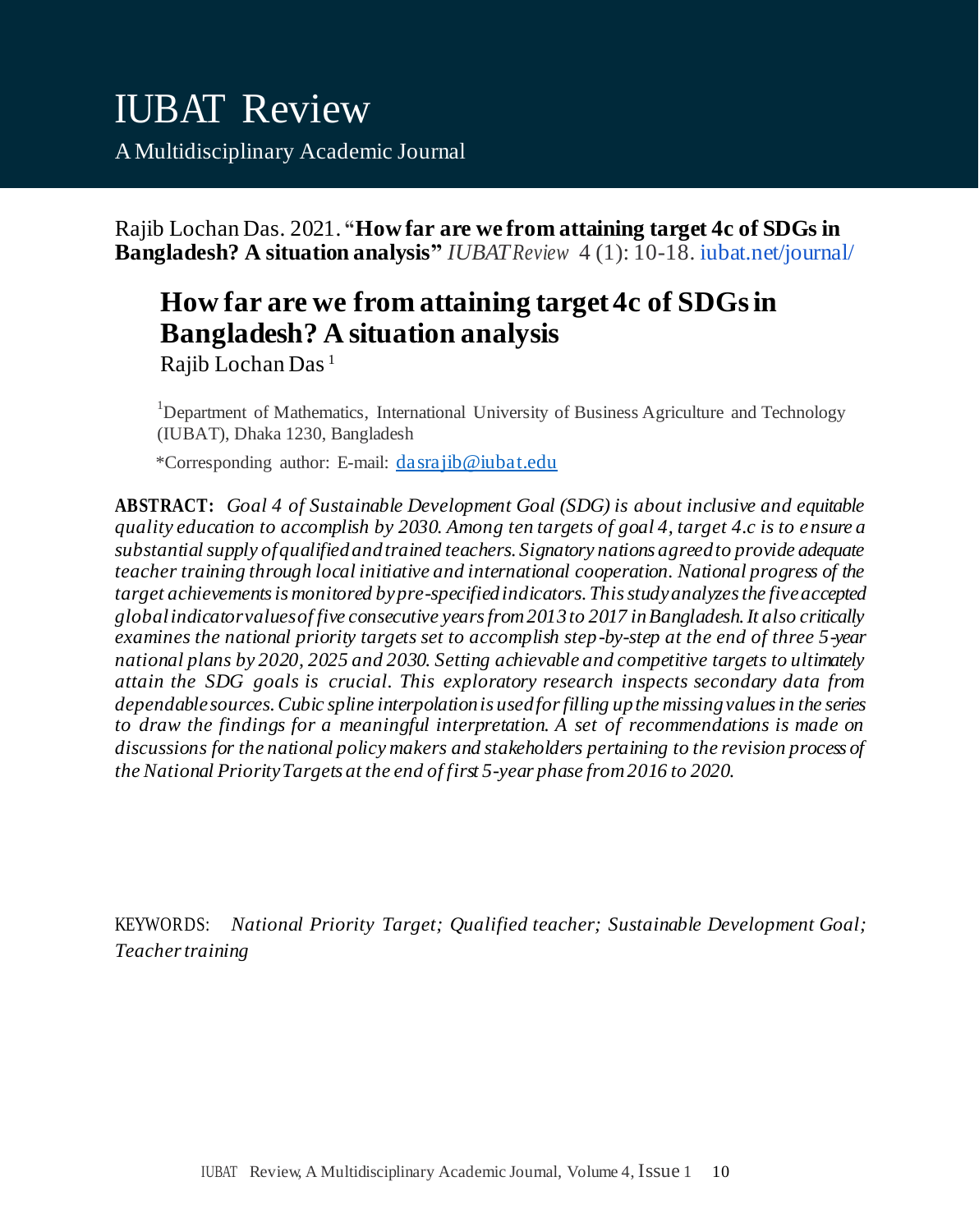Sustainable Development Goals (SDG) came into effect with 17 goals and a total of 169 integrated indivisible targets from 1st January 2016 for transforming our world. The SDG agenda is a plan of action for the people on the planet along with their prosperity and universal peace in larger freedom (United Nations, 2015(1)). All stakeholders in all the countries are expected to be acting in a collaborative partnership to implement this plan. The agenda requires local initiatives and global partnerships for achieving the targets by 2030 when the world will be free from poverty, hunger, disease and want, where all life will be able to thrive. Goal 4 is specifically entitled with Education in broad heading, which sets the goal of ensuring inclusive and equitable quality education and promoting lifelong learning opportunities for all. Under this goal 4, seven targets from 4.1 through 4.7 are to reach by 2030 based on educational issues including gender parity, expected learning outcome, early childhood development, affordable quality education at every level, technical and vocation skills for employment and availing decent jobs, equal opportunities for vulnerable, disable and indigenous children, and promotion of peace and nonviolence for sustainable development. The other three targets, numbered as 4.a, 4.b and 4.c, are supportive and complementary to the achievement of the equitable quality education for all. This paper particularly analyses target 4.c, which is directly connected with the quality of education. Bangladesh successfully achieved the second target of the Millennium Development Goal (MDG), which was tagged with the campaign 'Education for All'. The net student enrolment in Bangladesh primary schools reached 91 percent in 2015, up from that of 83 percent achieved in 2000 (United Nations, 2015(2)). The education target of MDG was fulfilled in Bangladesh. Upon quantity reach in education target of MDG, additional challenges are at the pave to meet the SDG 4 targets for equitable and inclusive quality

education. Quality in education comes through the technological advancement and proper utilization of Information and Communication Technology (ICT) that are utilized in the effective teaching-learning processes. These challenges are expected to be handled by the classroom teachers through their expertise on using technology and the effective plans for technology integration (Tripathi, 2002). Teachers have the most important role to ensure the quality in education. They are not only the implementer of curriculum rather the source of the holistic development of students. Teaching quality is not a built-in expertise that the teachers may attain from subject study. Rather, teachers learn how to teach in professional life. Two major ways how teachers learn includes 1) from their experiences as they teach (Dewey, 1963) and 2) interactions with other teachers (Feiman-Nemser & Parker, 1993). Teaching knowledge of teachers comes from their daily contact with students, the institutions where they work, their practical experience with curricula, syllabi, teaching resources, and evaluating and grading students' performance. However, such learning is facilitated by training. After starting the profession by completing higher degree courses, teachers need to learn more through in-service training or further study as such as becoming a parent (Bransford et al., 2000). The necessity of teacher training is recognized besides the required qualifications for the practicing teachers. Developed countries have various programs to address the issue. For example, the Education and Training 2010 Work Programme of the European Commission emphasized teacher training among eight learning clusters in recognition of learning outcomes (Andersen, 2008) for quality in education. At the same time, the latest National Education Policy 2010 of Bangladesh also emphasized teachers' qualifications and teacher training. It is essential to recruit qualified teachers on one hand, and on the other, repetitive demanddriven training is imperative to develop the professional excellence of the teachers to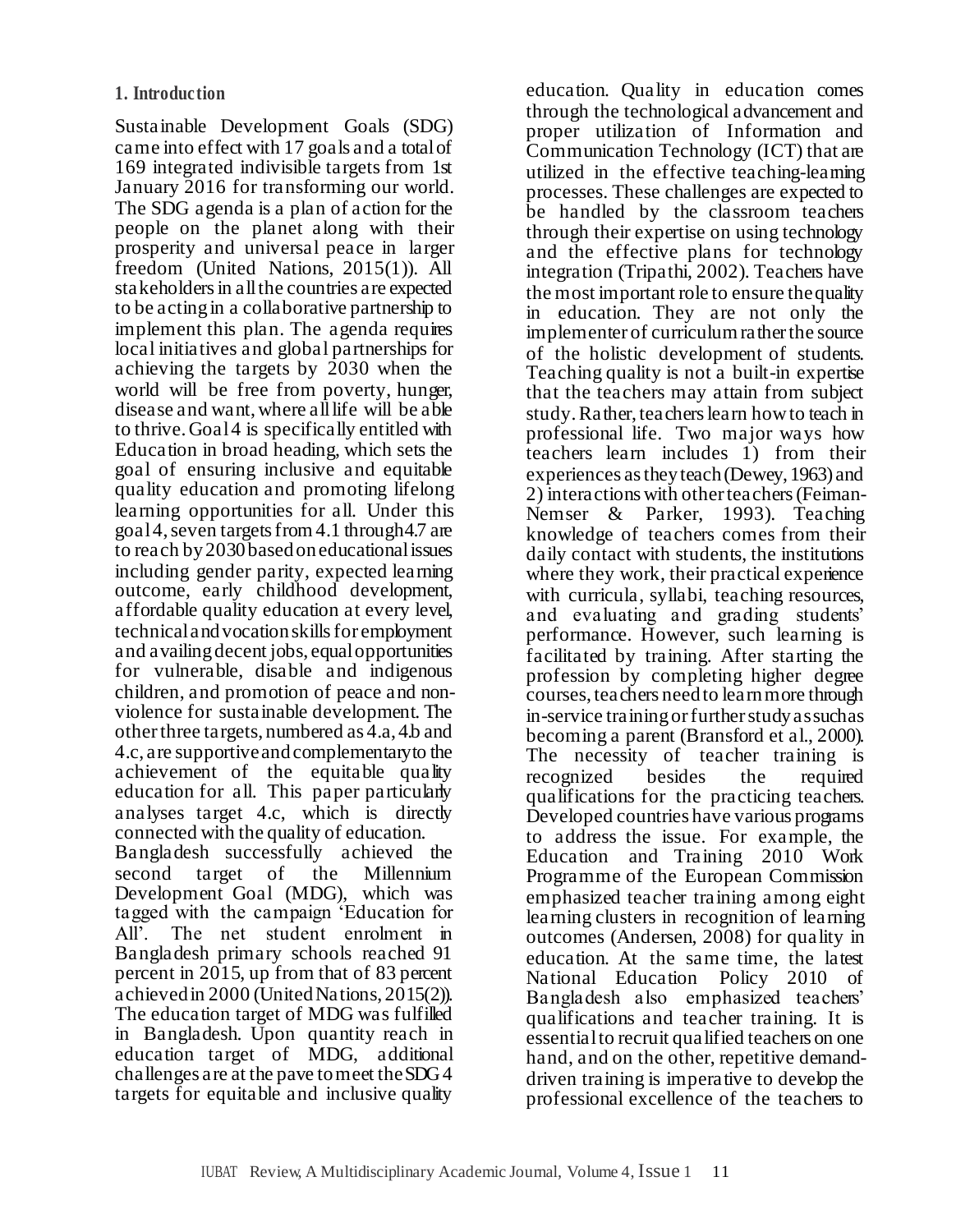ensure quality education (Ministry of Education, 2010).

In the last target of the goal 4 of SDG, numbered as 4.c, it is written as one of the education agenda (United Nations, 2015(1)) –

"By 2030, substantially increase the supply of qualified teachers, including through international cooperation for teacher training in developing countries, especially least developed countries and small island developing States."

Teacher training is essential for meeting the goal 4 of SDG. In general, teaching is a complex activity and teachers need to get formal training on teaching learning pedagogies. Moreover, teaching is highly contextualized and narrowed down to students' requirements of learning that the teachers need to continuously adapt themselves to the learning environment (Ambrose et. al., 2010). The Teaching Quality Improvement-II (TQI-II) in Secondary Education Project of the Directorate of Secondary Education under the Ministry of Education in Bangladesh was completed in 2018 as its second five-year plan since 2012 (Asian Development Bank, 2020). According to the completion report, 45,273 teachers completed continuous professional development (CPD) training and 90% of the eligible secondary teachers completed in-service bachelor of education (B.Ed) degree under this TQI II project. For research activities in higher education, University Grants Commission (UGC) of Bangladesh declared the budgetary allocation of BDT 36.8 million in 2018, which is increased by 234% in a decade from that in 2009 (UGC, 2018). In public universities, Institutional Quality Assurance Cell (IQAC) activities have been regularized under the yearly revenue budget. For continuous professional development of university teachers, Centre of Excellence in Teaching and Learning (CETL) was established in six public universities at its initial phase under the partnership with British Council (UGC, 2018). The abovementioned initiatives are some of the governmental activities taken into action for

achieving mostly the target of the MDG and continued to the SDG phase to reach the target of 4.c by ensuring quality in education.

During the MDG period a substantial amount of foreign aid transferred to least developed countries from the developed ones most of which contributed to quantity reach of education rather than improving quality in education (Riddell, 2012; Birchler & Michaelowa, 2013). A global study in the MDG period suggested that the aid in education had significant impact on national economic growth with variations in lowincome and middle-income countries (Asiedu & Nandwa, 2007). Such foreign aids include teachers' professional development training and higher education under scholarship. There are many different forms of scholarships, including distance learning, which should be available directly to the students instead of previous practice through national governments (Balfour, 2016). Besides the local initiatives for improving teachers' professional quality, opportunities for international training are also suggested in the goal 4.c particularly for the least developed countries. The world is changing with economic parameters. With the newly upgraded status of developing country, Bangladesh may start to face shrunk scopes of foreign training of teachers in near future. This paper analyzes the indicators relevant to the teachers' qualification and teachers' training situations in Bangladesh during the progress of SDG.

The objective of this study is to make a summary of the current situation of the target 4.c attainments of SDG 4 in Bangladesh. Influencing factors such as the existing pupil-teacher ratio and the tertiary education status of 25+-year-old population are considered in this study. Finally, a set of recommendations is derived from the discussions on the findings of indicators and relevant influencing factors.

## **2. Materials and Method**

This is an exploratory study that was designed to explore the then attainment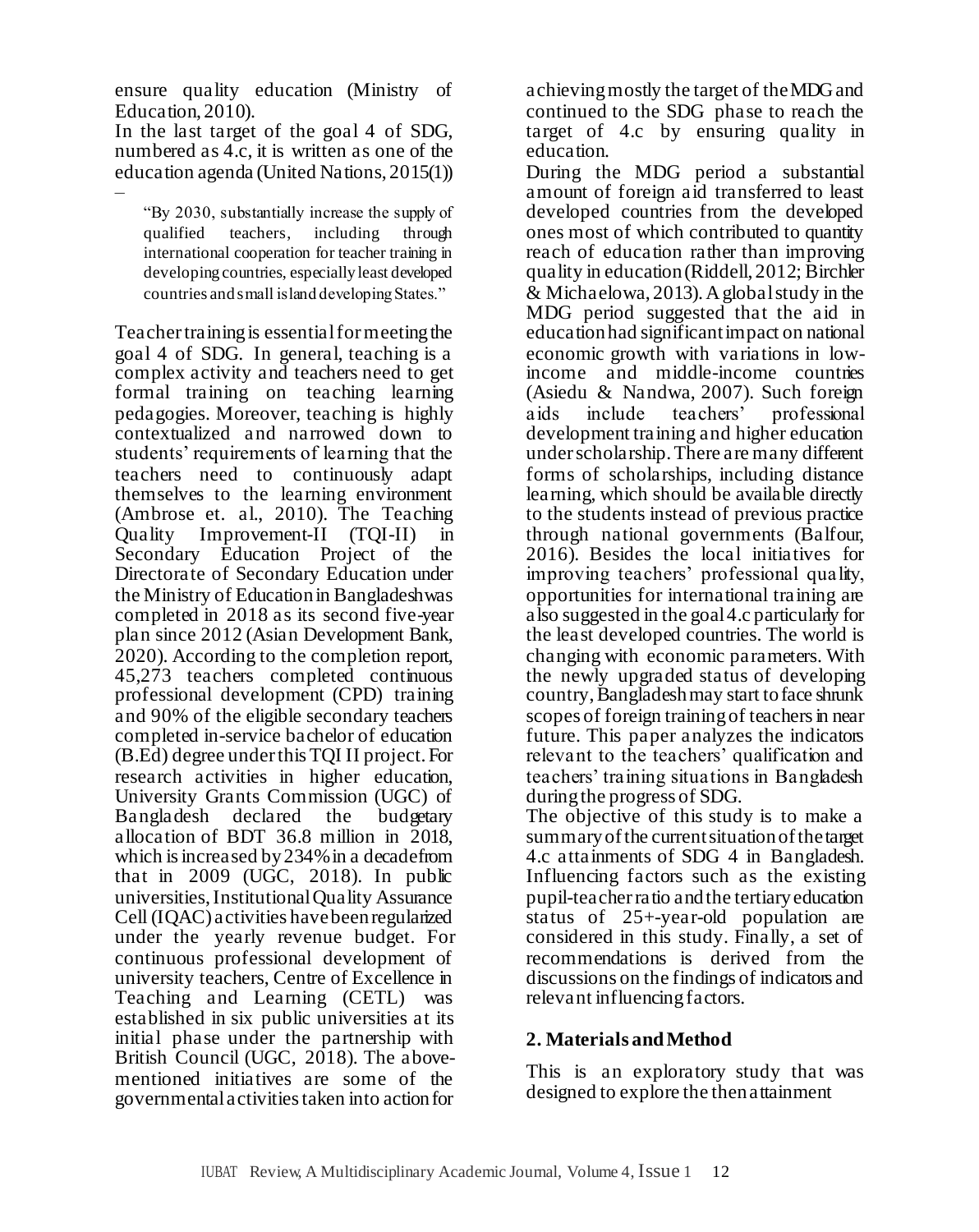| Table 1: List of indicators for the target 4.c of SDG 4 |                                         |                                     |  |  |
|---------------------------------------------------------|-----------------------------------------|-------------------------------------|--|--|
| <b>Indicator</b>                                        | <b>Description</b>                      | <b>Remark</b>                       |  |  |
| 4.c.1                                                   | Proportion of teachers who have         | Different types of trainings        |  |  |
|                                                         | received at least the minimum           | designed for teachers; proportion   |  |  |
|                                                         | organized teacher training              | is measured to the total number of  |  |  |
|                                                         |                                         | teachers                            |  |  |
| 4.c.2                                                   | Pupil-trained teacher ratio by          | Trained teachers have got above     |  |  |
|                                                         | educationallevel                        | mentioned training                  |  |  |
| 4.c.3                                                   | Percentage of teachers qualified        | Qualified teachers have got         |  |  |
|                                                         | according to national standards by      | required academic qualification     |  |  |
|                                                         | education level and type of institution | for teaching                        |  |  |
| 4.c.4                                                   | Pupil-qualified teacherratio by         | Non-qualified teachers in practice. |  |  |
|                                                         | educationallevel                        | are not included in this ratio      |  |  |
| 4.c.5                                                   | Teacher attrition rate by education     | Attrition rate expresses how many   |  |  |
|                                                         | level                                   | teachers change their profession    |  |  |

situation of the national target indicators of the target 4.c in the year 2020. Bangladesh has three 5-year national development plans in the SDG period: 2016 to 2020, 2021 to 2025 and 2026 to 2030. SDG targets are nationally set by steps to be reached by the consecutive 5-year plans. Experimental results are not deliberate here to draw a generalized conclusion, however, the factual findings will lead to new target setting in future (Saunders, Lewis, & Thornhill, 2012). The secondary empirical data of indicators were collected from the database of UNESCO Institute of Statistics (UIS) and the SDG Tracker Bangladesh's Development Mirror. These data were the vital sources of contributing to the future decisions of actions and modifications. A detailed plan for achieving all targets of Goal 4 is formulated with 43 thematic indications among which 11 are the global indicators (UNESCO, 2017). For simplification and relevance, this study accepted global indicators of target 4.c are into account. In the full SDG framework of indicators, there are 231 unique indicators framed for the goals and targets in different sectors. Though the total number of indicators is 247 where some of the indicators are overlapped through more than one goals or targets. According to the agreed document of SDG, there are five accepted global indicators of the target 4.c under the goal 4 (Table 1).

However, nations had the scope of prioritising selective indicators in the respective national context. In Bangladesh, a total of 40 National Priority Targets (NPT's) had been formulated for showcasing the SDG status of different sectors of Bangladesh including education. The priority targets NPT-9 to NPT-13 are relevant to SDG 4 with the specific responsibilities assigned to different government agencies (SDG Tracker). Values in some indicators for some certain years were found blank. Cubic spline  $interpolation<sup>1</sup>$  was used for filling up the missing cases of the time series data of the indicators. Martin Marsden (1974) introduced the background mathematics and theoretical proofs of cubic spline interpolation for continuous functions for estimating missing values in a series. Interpolation, in general, is one of the widely used methods for filling out the missing values in a trend or time series data (Lepot et al., 2017). Several other data sets, complementary and supportive to these indicators, were taken into analyses from sources of statistical portals of the Bangladesh government.

<sup>1</sup>Spline interpolation is a method, which gives an interpolating polynomial that is smoother and has smaller error than other interpolating polynomials in Lagrange interpolation and Newton-Gregory interpolation.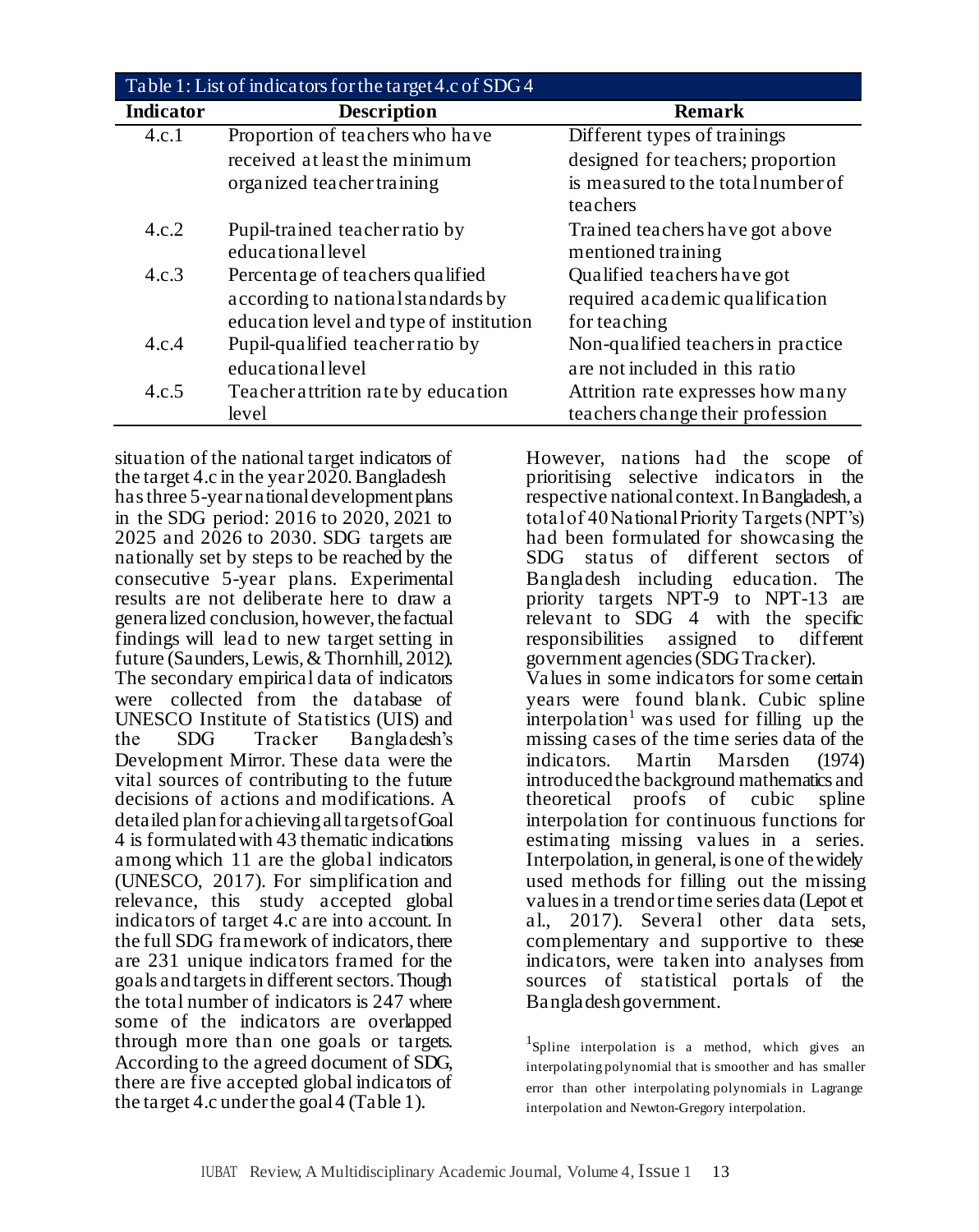| Table 2: Target 4.c data of the SDG 4 indicator in Bangladesh |                                         |                                        |                                        |                                        |                                        |                    |
|---------------------------------------------------------------|-----------------------------------------|----------------------------------------|----------------------------------------|----------------------------------------|----------------------------------------|--------------------|
| Indicator                                                     | Level                                   | 2013                                   | 2014                                   | 2015                                   | 2016                                   | 2017               |
| 4.c.1                                                         | Primary                                 | $35.31\beta$                           | 42.56 <sup>β</sup>                     | 47.46                                  | 50.01                                  | 50.21              |
| Teachers<br>with                                              | Low. Sec.                               | 59.61                                  | $60.85\beta$                           | $63.38\beta$                           | 67.20                                  | $72.31\beta$       |
| formal<br>training                                            | Up. Sec.                                | 56.19                                  | $55.75^{\beta}$                        | 56.54 <sup>β</sup>                     | 58.54                                  | 61.73 <sup>β</sup> |
| (Percentage)                                                  | Non-F Hi.                               | 5                                      | 25x                                    | $50\chi$                               | 75x                                    | 97.13              |
|                                                               | Tertiary <sup><math>\alpha</math></sup> |                                        |                                        |                                        |                                        |                    |
| 4.c.2                                                         | Primary                                 | $84.75^{\delta}$                       | $70.32$ <sup><math>\delta</math></sup> | $63.05^{\delta}$                       | 59.84 $\delta$                         | 59.6               |
| Pupil-<br>Trained                                             | Low. Sec.                               | 61.86                                  | $64.15\beta$                           | $63.89\beta$                           | 61.08                                  | 55.72 <sup>β</sup> |
| teacherratio                                                  | Up. Sec.                                | 59.16                                  | $61.91\beta$                           | $60.35\beta$                           | 54.49                                  | $44.34\beta$       |
| (Headcount)                                                   | Non-F Hi.                               | $777$ <sup><math>\delta</math></sup>   | $155.41^{\delta}$                      | $77.70^8$                              | $51.80^8$                              | 40.00 <sup>x</sup> |
|                                                               | Tertiary <sup><math>\alpha</math></sup> |                                        |                                        |                                        |                                        |                    |
| 4.c.3                                                         | Primary                                 | $30\chi$                               | $61^{\beta}$                           | 87x                                    | 100                                    | 100                |
| Qualified                                                     | Low. Sec.                               | 98.22                                  | $99.11\beta$                           | 99.7 <sup>β</sup>                      | 100                                    | 100                |
| teachers                                                      | Up. Sec.                                | 98.16                                  | $99.08\beta$                           | 99.69 <sup><math>\beta</math></sup>    | 100                                    | 100                |
| (Percentage)                                                  | Non-F Hi.                               | 100                                    | $99.21$ <sup><math>\delta</math></sup> | $98.45^{\delta}$                       | $97.75$ <sup><math>\delta</math></sup> | 97.13              |
|                                                               | Tertiary <sup><math>\alpha</math></sup> |                                        |                                        |                                        |                                        |                    |
| 4.c.4                                                         | Primary                                 | 100.17 <sup>8</sup>                    | 49.26 <sup>8</sup>                     | $34.54$ <sup><math>\delta</math></sup> | $30.05^{\delta}$                       | 30.05              |
| Pupil-<br>Qualified                                           | Low. Sec.                               | 37.54                                  | $41.48\beta$                           | $42.65^{\beta}$                        | 41.05                                  | 36.68              |
| teacherratio                                                  | Up. Sec.                                | 33.86                                  | 33.24 <sup>β</sup>                     | $32.59\beta$                           | 31.9                                   | 31.18              |
| (Headcount)                                                   | Non-F Hi.                               | $29.14$ <sup><math>\delta</math></sup> | $29.37$ <sup><math>\delta</math></sup> | $29.60^8$                              | $29.81^{\delta}$                       | 30.00x             |
|                                                               | Tertiary <sup><math>\alpha</math></sup> |                                        |                                        |                                        | $\sim$                                 |                    |
| 4.c.5                                                         | Primary                                 |                                        |                                        |                                        | 4.94                                   |                    |
| Attrition<br>rate                                             | Low. Sec. $\alpha$                      |                                        |                                        |                                        |                                        |                    |
| of teachers                                                   | Up. Sec.                                |                                        |                                        |                                        |                                        | 8.02               |
| (Percentage)                                                  | Non-F Hi. <sup>a</sup>                  |                                        |                                        |                                        |                                        |                    |
|                                                               | Tertiary <sup><math>\alpha</math></sup> |                                        |                                        |                                        |                                        |                    |

[Source: UNESCO Institute of Statistics and SDG Tracker

Indicator 4.c.5 was discarded as it had insufficient records available. The education level 'Tertiary' was also disregarded through all indicators as no record of data was available.

The objective of this study is to make summary of the current condition of the

 $\delta$  Calculations from teacher student ratio

# $\beta$  Spline interpolation data

 $x$  Trend in time series data

 $\alpha$  Data not available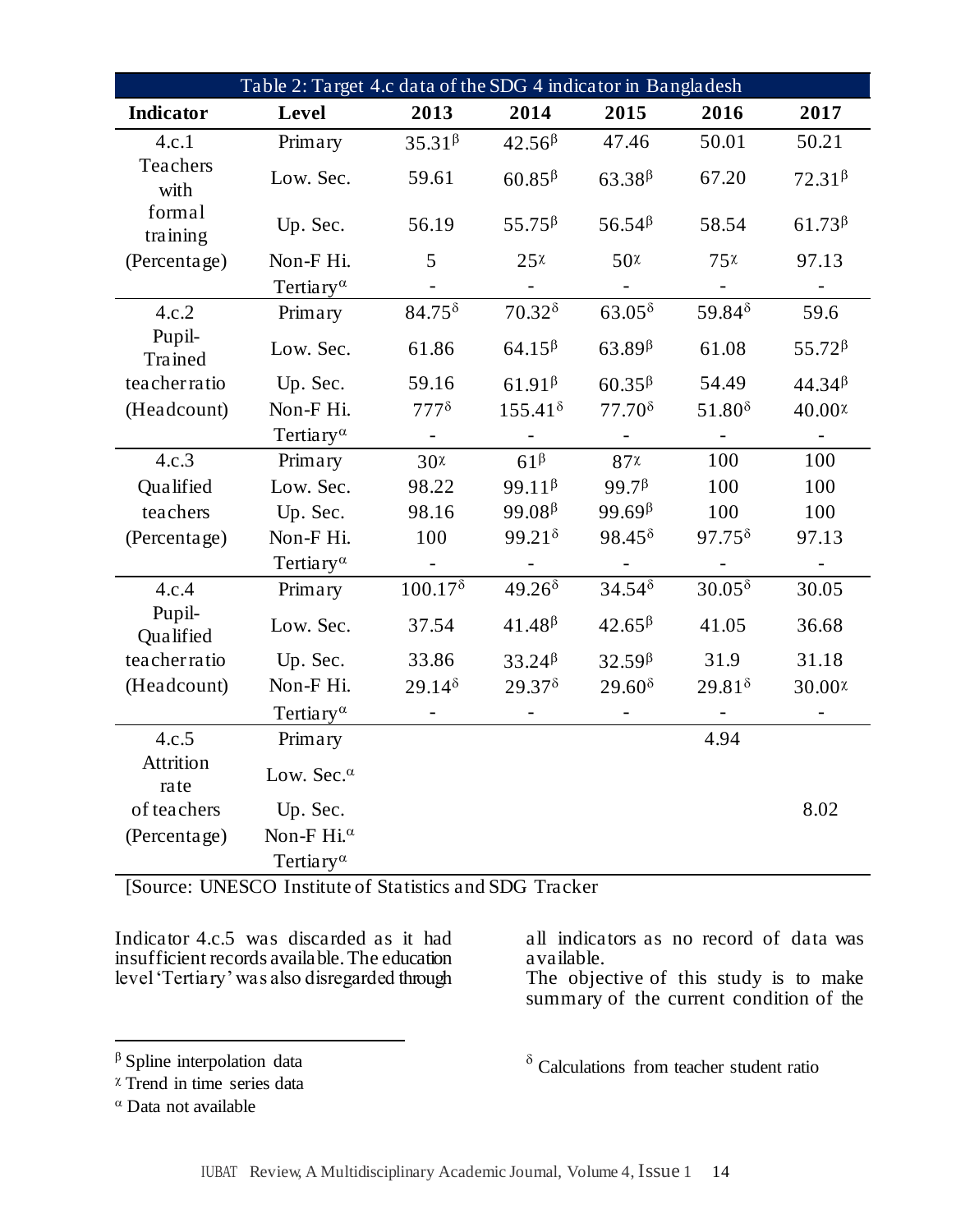target 4.c of SDG goal 4 in Bangladesh. Influencing factors such as existing pupilteacher ratio and tertiary education status of 25+ year old population are considered in this study. Finally, a set of recommendations is derived from the discussions on the findings of indicators and relevant influencing factors.

pupil-teacher ratios in different educational levels. However, pupilteacher ratios are high in Bangladesh in general. Table 4 shows the pupil-teacher ratios in various types of educational institutions (Nath et al., 2019). In the targets set for indicator 4.c.1, the proportion of teachers who would be

| Table 3: Targets set in Bangladesh to achieve for indicator 4.c.1 in three 5-year plans |           |             |             |         |  |  |
|-----------------------------------------------------------------------------------------|-----------|-------------|-------------|---------|--|--|
| Indicator                                                                               | Level     | $2020\,(%)$ | $2025\,(%)$ | 2030(%) |  |  |
| 4.c.1:                                                                                  | Primary   | 75.00       | 100.00      | 100.00  |  |  |
| Teachers with                                                                           | Low. Sec. | 73.00       | 85.00       | 100.00  |  |  |
| formal training                                                                         | Up. Sec.  | 60.00       | 80.00       | 100.00  |  |  |

[Source: SDG Tracker] (Non-formal Higher education and Tertiary level data are not available.)

#### **3. Methodology**

Looking back to the targets set by the Bangladesh government is essential to compare the present status with the phaseby-phase goals to reach. The national SDG tracker of Bangladesh shows the achievement multi-dimensional social and economic factors are involved in pupilteacher ratio. No targets were found as set by the government agencies to reduce the

receiving at least the minimum organized teacher training, in three 5-year plans by the years 2020, 2025 and 2030 (Table 3).

Education Watch 2018-2019 Report on secondary education condition in Bangladesh, Nath et al. (2019) suggested taking measures for reducing the pupilteacher ratios. Measures to reduce pupilteacher ratios have direct influence on the indicators of 4.c.2 and 4.c.4.

| Table 4: Secondary level pupil-teacher ratio in Bangladesh according to institution types |                                      |                                                                                    |  |  |
|-------------------------------------------------------------------------------------------|--------------------------------------|------------------------------------------------------------------------------------|--|--|
| <b>Institution type</b>                                                                   | <b>Pupil-teacher</b><br><b>Ratio</b> | <b>Remark on institution type</b>                                                  |  |  |
| Government                                                                                | 33:1                                 | All institutions at different education levels                                     |  |  |
| Non-government                                                                            | 41:1                                 | All institutions at different education levels                                     |  |  |
| School and College                                                                        | 49:1                                 | Secondary and higher secondary institutions<br>both government and non-government. |  |  |
| Dakhil Madrasa                                                                            | 19:1                                 | Secondary level religious institutions                                             |  |  |
| Senior Madrasa                                                                            | 24:1                                 | Higher secondary level religious institutions                                      |  |  |
| <b>Schools</b>                                                                            | 40:1                                 | All secondary and higher secondary level<br>institutions                           |  |  |
| Madrasas                                                                                  | 21:1                                 | All types of religious institutions                                                |  |  |
| <b>Rural Institutions</b>                                                                 | 41:1                                 | Educational institutions situated in rural areas                                   |  |  |
| Urban Institutions                                                                        | 35:1                                 | Educational institutions situated in urban<br>areas                                |  |  |
| Total                                                                                     | 39:1                                 |                                                                                    |  |  |

[Source: Education Watch 2018-2019]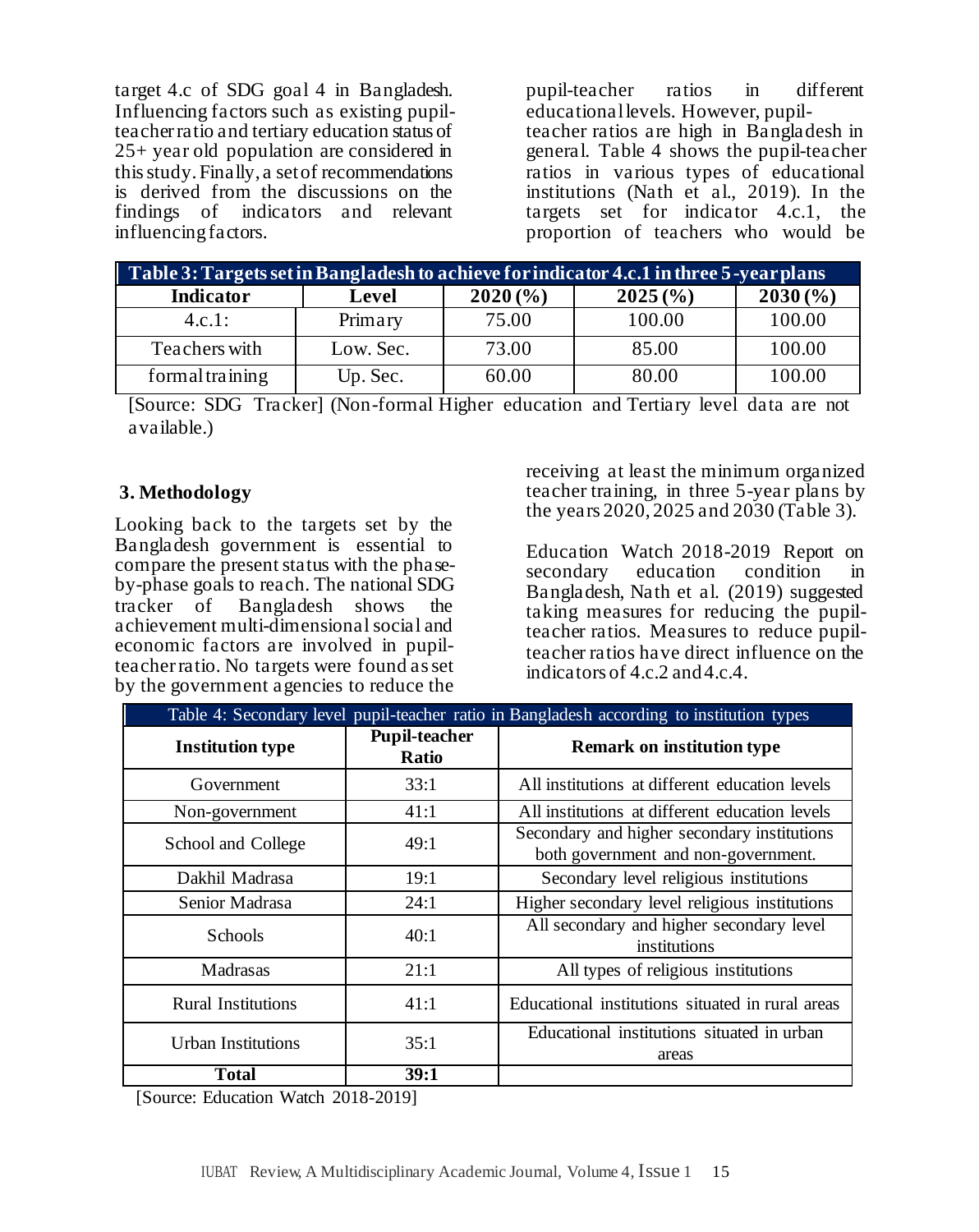#### **4. Findings and their Interpretation**

Regarding teacher training, highly ambitious targets are set for indicator 4.c.1 that states that 75% of primary teachers would be getting organized training by 2020, although the rate of teachers with organized training was only 50.21% in 2017 (Table 2). In the same year in the sub-Saharan African region, the world's lowest percentages of trained teachers were recorded in pre-primary as 48% and primary as 64% (United Nations, 2019). Having the achievement before 2020 on hand in the Bangladesh primary education context, it is clearly absurd to reach the target of 100% by the year 2025. At the end of Millennium Development Goal status, the baseline data were not seemingly taken into serious consideration. Revisions of targets are essential for indicator 4.c.1 for the primary level of education.

On the contrary, the target of indicator 4.c.2 for the lower secondary level was set underrated. This target was only 73% by 2020, which was nearly achieved by 2017. The data shows that 72.31% teachers in the lower secondary level were already trained by 2017 in Bangladesh (Table 2), while the world's lowest was 50% in secondary education in sub-Saharan Africa (United Nations, 2019). The current trend also confirms that the targets in 2025 and in 2030 will be easily fulfilled before time. The effort and resources planned for achieving this target could be properly utilized in other areas of the same level of education. A favorable pupil-teacher ratio can be targeted (Nath et al, 2019) to positively influence the data of indicator 4.c.2.

Surprisingly, the target of indicator 4.c.3 for the upper secondary level of education had been reached much earlier than the target year. Approximately, 62% of teachers at the upper secondary level got organized training by 2017 (Table 2) while the target was set at only 60% by 2020. It can reasonably be expected that, the targets of 80% in 2025 and 100% in 2030 will also be attained before time. Yet, it is important that the proper planning of resources is to be fine tuned with the current context.

Insufficient or no data were available for the other two levels: (i) Non-formal Higher Education and (ii) Tertiary Education. For both of these levels, it is presumed that all the teachers are generally trained in their vocational/technical and theoretical subjects with necessary skills and education. Setting targets for these two sectors may not be justified in this point of view. But, the two sectors have two different contexts in respect to specific focus of vocational skill or subject. More rigorous study on this matter may bring significant findings. On the other hand, pupil-trained teacher ratios are the automatic trends influenced by the actions taken to improve the situation of proportion of teachers facilitated with minimum level of organized training.

It can be summarized that Bangladesh has achieved or on the way of achieving the SDG targets of indicator 4.c.3, proportions of qualified teachers, at all education levels except the levels of higher education. Achievement in the Tertiary level, both nonformal and formal, is undecided as the data are not available. The fact of the condition can be viewed in different perspective and analyzed thereby for coming to a conclusion. Table 5 shows the attainment rate of the population of 25 years old or more which shows constant improvements from 2012 through 2016.

Improvement in the attainment rate is an outcome of qualifications and training of teachers in the tertiary level. On the contrary to this nationwide fact, a subject focused study shows that subjects are taught in schools by the teachers who are not graduated in the respective subjects they teach. An article identifies that a significant number of teachers, recruited as 'qualified' teachers with specializations in various subjects other than Mathematics, are responsible to teach Mathematics at lower secondary and upper secondary levels (Das & Cleesuntorn, 2019). National standard of teachers' qualification needs to include consideration of subject attachments in academic attainments of the incumbent teachers.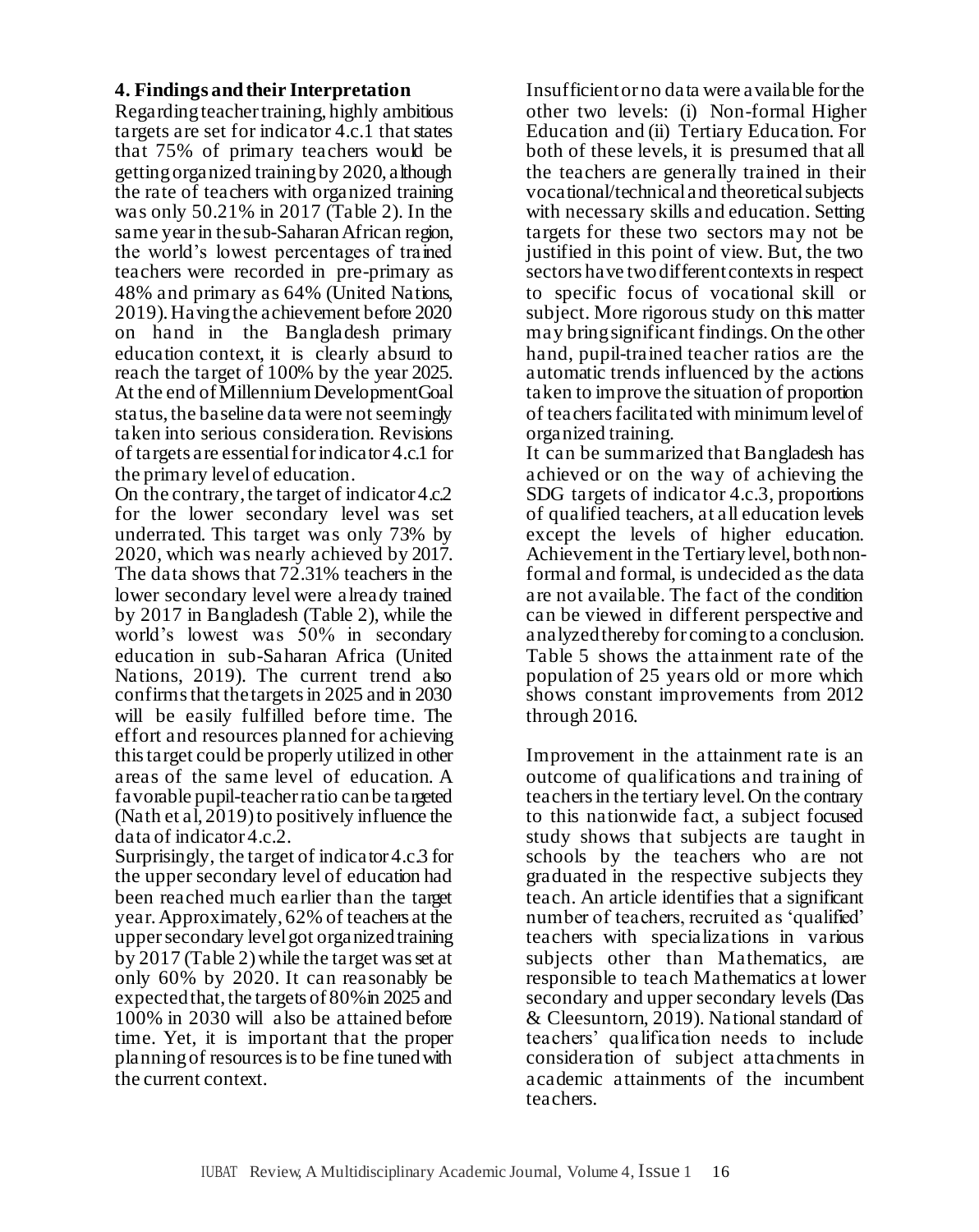| Table 5: Academic Attainment Rate (%) of Population of 25+ years at Tertiary Level |      |      |      |       |      |
|------------------------------------------------------------------------------------|------|------|------|-------|------|
| <b>Degree</b>                                                                      | 2012 | 2013 | 2014 | 2015  | 2016 |
| Bachelor                                                                           | 5.87 | 5.50 | 5.85 | 8.24  | 8.51 |
| Masters                                                                            | 1.73 | 1.97 | 2.06 | 3.33  | 3.48 |
| Doctoral                                                                           | 0.08 | 0.09 | 0.10 | 0.16  | 0.17 |
| $Total=$                                                                           | 7.68 | 7.56 | 8.01 | 11.72 |      |

[Source: UNESCO Institute of Statistics]

#### **5. Recommendation and Conclusion**

General Economics Division (GED) of Bangladesh Planning Commission is the secretariat of the SDGs Implementation and Monitoring Committee. This high-level committee is basically responsible to prepare target points of the SDGs. The recommendations from this study may be supportive to this committee and other relevant governmental policy-making agencies for preparing and modifying SDG target points. Before concluding this article, the following set of recommendations is made based on the analyses and discussions on the findings:

- The particular target of indicator 4.c.1 for the primary level can be revised as 80% by 2025 and 100% by 2030.
- The particular target of indicator 4.c.1 for both lower secondary and higher secondary levels can be revised as reasonable. The resources already allocated for teacher training need to be redistributed accordingly towards proper utilization for the development of education quality.
- Definition of qualification for recruiting teachers may include the subject focus or specialization of the teaching candidates, especially for lower secondary and upper secondary levels.
- Pupil-teacher ratio, in every educational level where applicable, can be reduced by setting step-by-step targets by the end of the years 2025 and 2030.

At the end of first 5-year phase within the SDG period, a prudent and practical modification of the targets will help achieve SDG education goals on time. This study may contribute to the National Priority Targets' revision process of the Government of Bangladesh, for the SDG Targets of 4.c in particular and the Goal 4 at large.

Limitation of the study includes exclusion of the global economic context and teacher training facilities provided by the developed countries for the least developed or developing countries.

This study may be used as a baseline for further studies on SDG target 4.c in future. The author hopes more researchers will study on SDG 4 attainments in Bangladesh.

## **References:**

Ambrose S. A., Bridges M. W., De Pietro M., Lovette M. C. & Norman M. K. (2010). How Learning Works, Seven Research-Based Principles for Smart Teaching. CA: John Wiley & Sons Inc.

Andersen, P. S. (2008). Education and Training 2010 Work Programme – challenges and results. Education and Culture DG

Asian Development Bank, (2020). Completion Report: Second Teaching Quality Improvement in Secondary Education Project, Bangladesh: Asian Development Bank.

https://www.adb.org/sites/default/files/project -documents/40448/40448-013-pcr-en.pdf

Asiedu1, E. & Nandwa, B. (2007). The Impact of Foreign Aid in Education Growth. Research Paper No. 2007/60. Helsinki: UNU World Institute for Development Economics Research (UNU-WIDER)